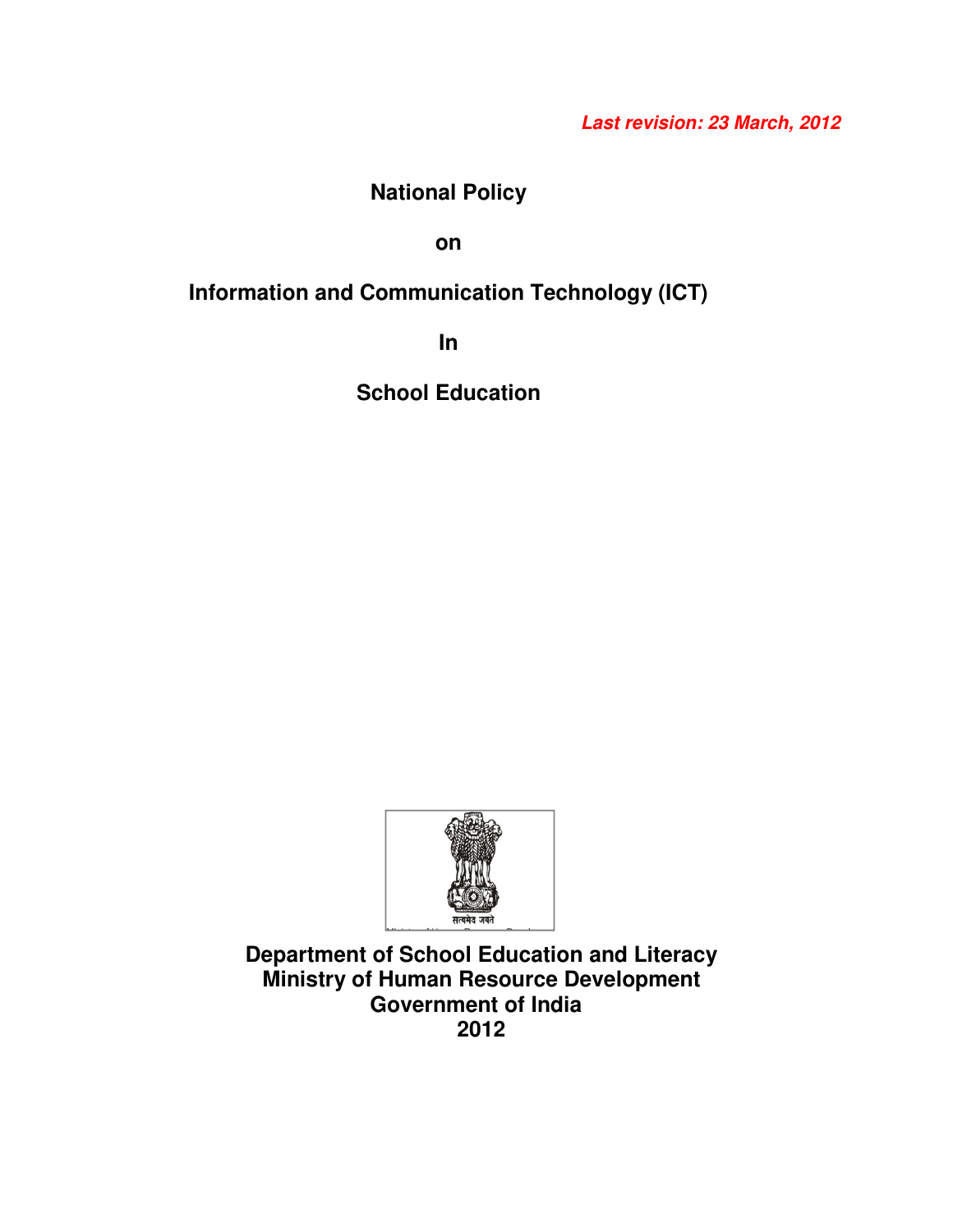# Contents

1. Preamble

- 2. Vision, Mission and Policy Goals
- 3. What is ICT?
- 4. ICT in School Education
	- 4.1 Challenges and issues
	- 4.2 ICT Literacy and Competency enhancement
	- 4.3 ICT enabled teaching learning processes
	- 4.4 Elective Courses at Higher Secondary Level
	- 4.5 ICT for Skill Development
	- (Vocational and Job oriented areas of general Education)
	- 4.6 ICT for Children with Special Needs
	- 4.7 ICT for Open and Distance Learning
- 5. ICT for School Management
	- 5.1 Automated and ICT managed school processes
	- 5.2 School Management Information System
- 6. ICT Infrastructure
	- 6.1 Hardware
	- 6.2 Network and Connectivity
	- 6.3 Software
	- 6.4 Enabling Infrastructure
- 7. Digital Resources
	- 7.1 Digital Content and Resources
	- 7.2 Development of content
	- 7.3 Sharing and Dissemination of Digital Content
	- 7.4 Role of School Library
- 8. Capacity Building
	- 8.1 Capacity building of In-Service Teachers
	- 8.2 Capacity building through Pre service Teacher Education
	- 8.3 Capacity building of School Heads
	- 8.4 Capacity building of State / District Education Department Personnel
- 9. Implementing and Managing the Policy
	- 9.1 Programme Monitoring and Evaluation Group (PM & EG)
	- 9.2 Inter-ministerial Group
	- 9.3 National and State level Agencies
	- 9.4 Role of the States
	- 9.5 Programme of Action
	- 9.6 Advisory Group
	- 9.7 Norms, Standards and Procedures
	- 9.8 Models for ICT Infrastructure
	- 9.9 Regulatory Measures
	- 9.10 Incentives
- 10. Financing and Sustainability
- 11. Monitoring and Evaluation
	- 11.1 Monitoring
	- 11.2 Evaluation
	- 11.3 Sharing of Results and Findings
	- 11.4 Policy Review

Page No.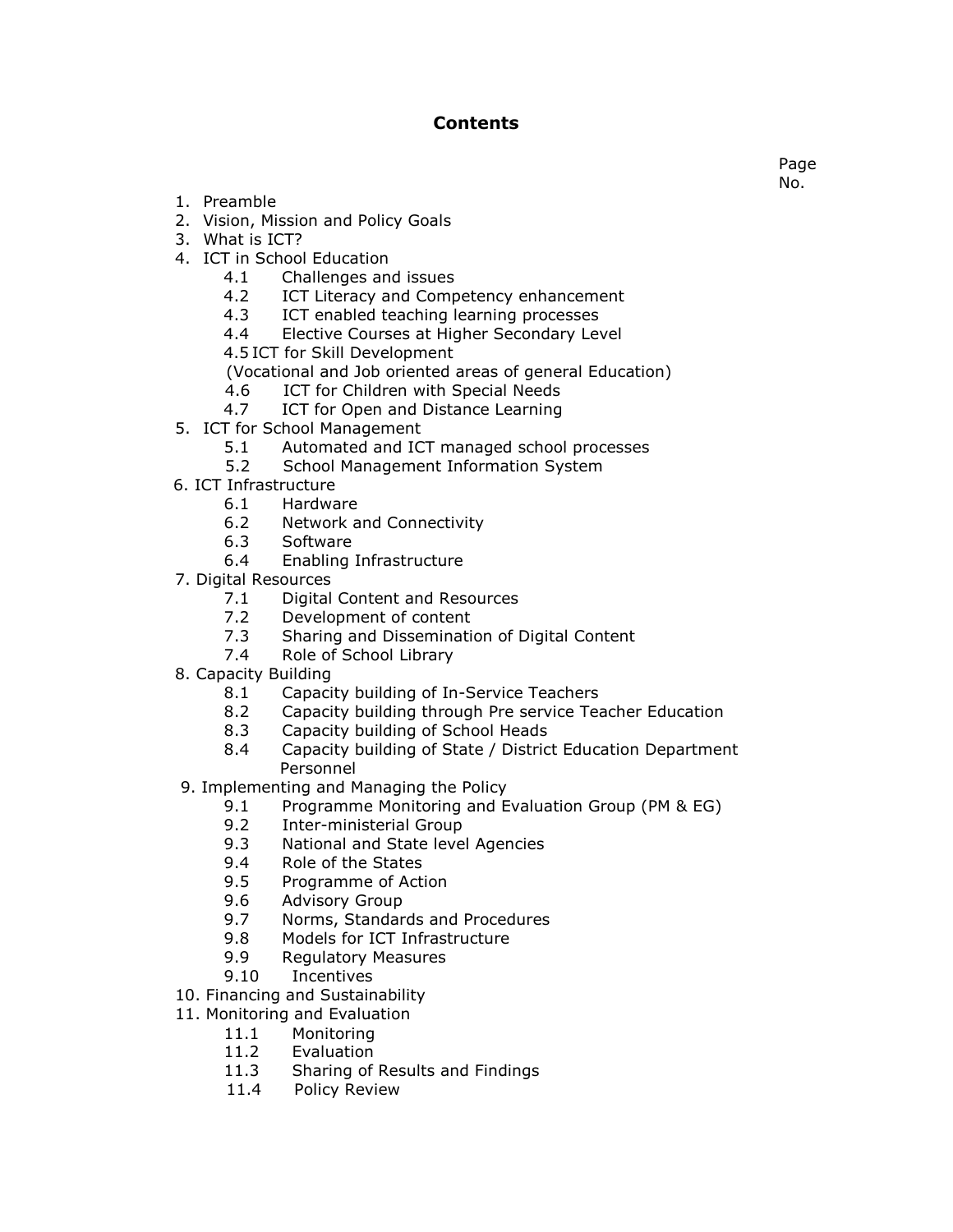# 1. Preamble

The National Policy on Education 1986, as modified in 1992, stressed the need to employ educational technology to improve the quality of education. The policy statement led to two major centrally sponsored schemes, namely, Educational Technology (ET) and Computer Literacy and Studies in Schools (CLASS) paving the way for a more comprehensive centrally sponsored scheme – Information and Communication Technology @ Schools in 2004. Educational technology also found a significant place in another scheme on upgradation of science education. The significant role ICT can playin school education has also been highlighted in the National Curriculum Framework 2005 (NCF) 2005.

Use of ICT for quality improvement also figures in Government of India's flagship programme on education, Sarva Shiksha Abhiyan (SSA). Again, ICT has figured comprehensively in the norm of schooling recommended by the Central Advisory Board of Education (CABE), in its report on Universal Secondary Education, in 2005.

With the convergence of technologies, it has become imperative to take a comprehensive look at all possible information and communication technologies for improving school education in the country. The comprehensive choice of ICT for holistic development of education can be built only on a sound policy. The initiative of ICT Policy in School Education is inspired by the tremendous potential of ICT for enhancing outreach and improving quality of education. This policy endeavours to provide guidelines to assist the States in optimizing the use of ICT in school education within a national policy framework.

# 2. Vision, Mission and Policy Goals

# Vision

The ICT Policy in School Education aims at preparing youth to participate creatively in the establishment, sustenance and growth of a knowledge society leading to all round socioeconomic development of the nation and global competitiveness.

# Mission

To devise, catalyse, support and sustain ICT and ICT enabled activities and processes in order to improve access, quality and efficiency in the school system

# Policy Goals

To achieve the above, the ICT Policy in School Education will endeavour to:

Create

- an environment to develop a community knowledgeable about ICT
- an ICT literate community which can deploy, utilise, benefit from ICT and contribute to nation building
- an environment of collaboration, cooperation and sharing, conducive to the creation of a demand for optimal utilisation of and optimum returns on the potentials of ICT in education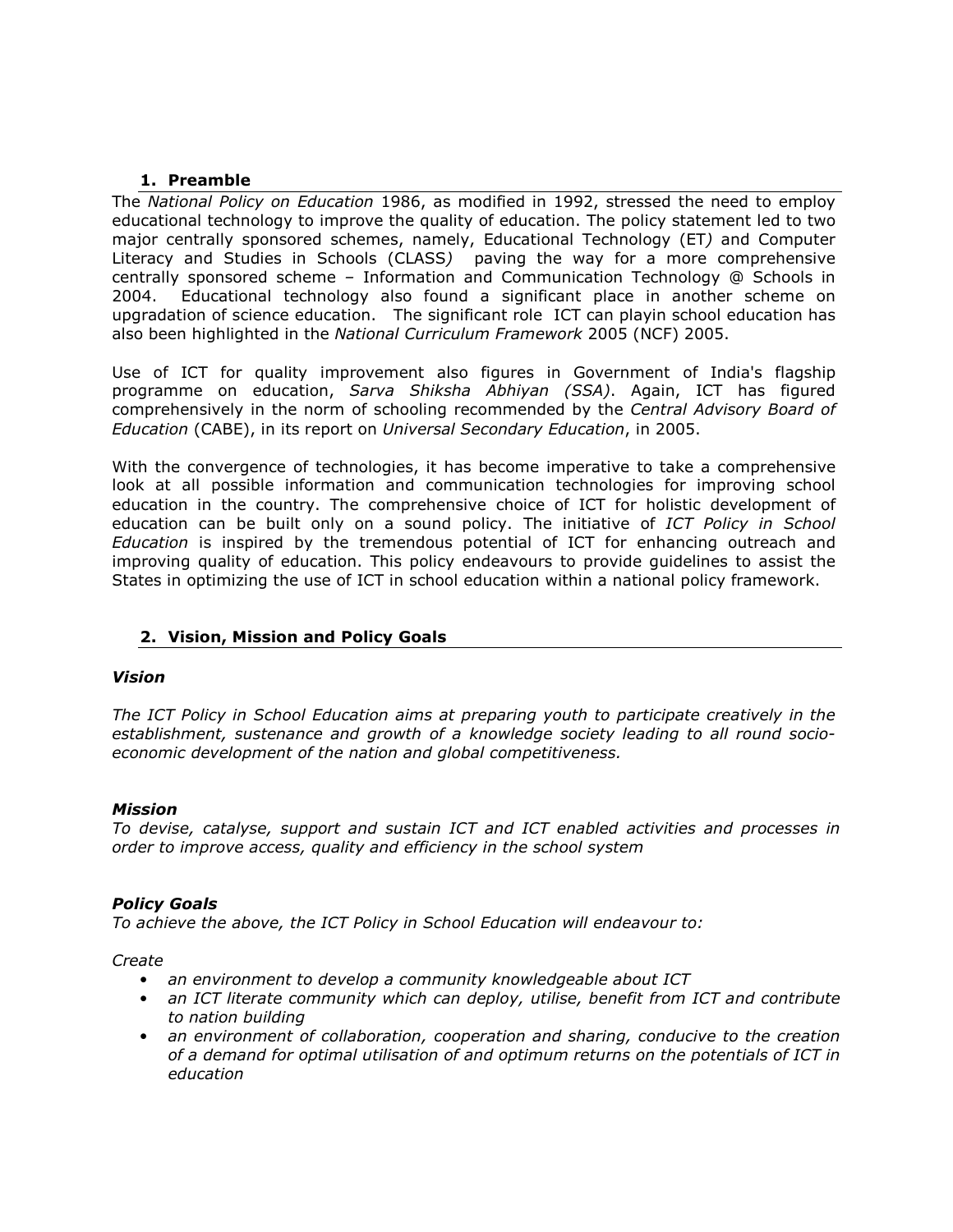Promote

- universal, equitable, open and free access to a state of the art ICT and ICT enabled tools and resources to all students and teachers
- development of local and localised quality content and to enable students and teachers to partner in the development and critical use of shared digital resources
- development of professional networks of teachers, resource persons and schools to catalyse and support resource sharing, upgradation, and continuing education of teachers; guidance, counselling and academic support to students; and resource sharing, management and networking of school managers and administrators, resulting in improved efficiencies in the schooling process
- research, evaluation and experimentation in ICT tools and ICT enabled practices in order to inform, guide and utilise the potentials of ICT in school education
- a critical understanding of ICT, its benefits, dangers and limitations

Motivate and enable

• wider participation of all sections of society in strengthening the school education process through appropriate utilisation of ICT

# 3. What is ICT?

Information and Communication Technologies are defined as all devices, tools, content, resources, forums, and services, digital and those that can be converted into or delivered through digital forms, which can be deployed for realising the goals of teaching learning, enhancing access to and reach of resources, building of capacities, as well as management of the educational system.

These will not only include hardware devices connected to computers, and software applications, but also interactive digital content, internet and other satellite communication devices, radio and television services, web based content repositories, interactive forums, learning management systems, and management information systems.

These will also include processes for digitisation, deployment and management of content, development and deployment of platforms and processes for capacity development, and creation of forums for interaction and exchange.

# 4. Information and Communication Technology in School Education

# **4.1** Challenges and Issues

# Challenges before the Education System in India

Concerns of reach and access to education continue to attract widespread attention of all segments of society. Following sustained initiatives spread over many decades, the country can today boast of perhaps one of the largest ever schooling systems. With increased throughput, and ever increasing numbers of students aspiring for higher education, concerns of equity in education and issues of quality have also begun to attract attention.

The challenge of developing alternate modes of education, continuing education, teacher capacity building, information systems for efficient management of the school system are being addressed. With Information and Communication technologies becoming more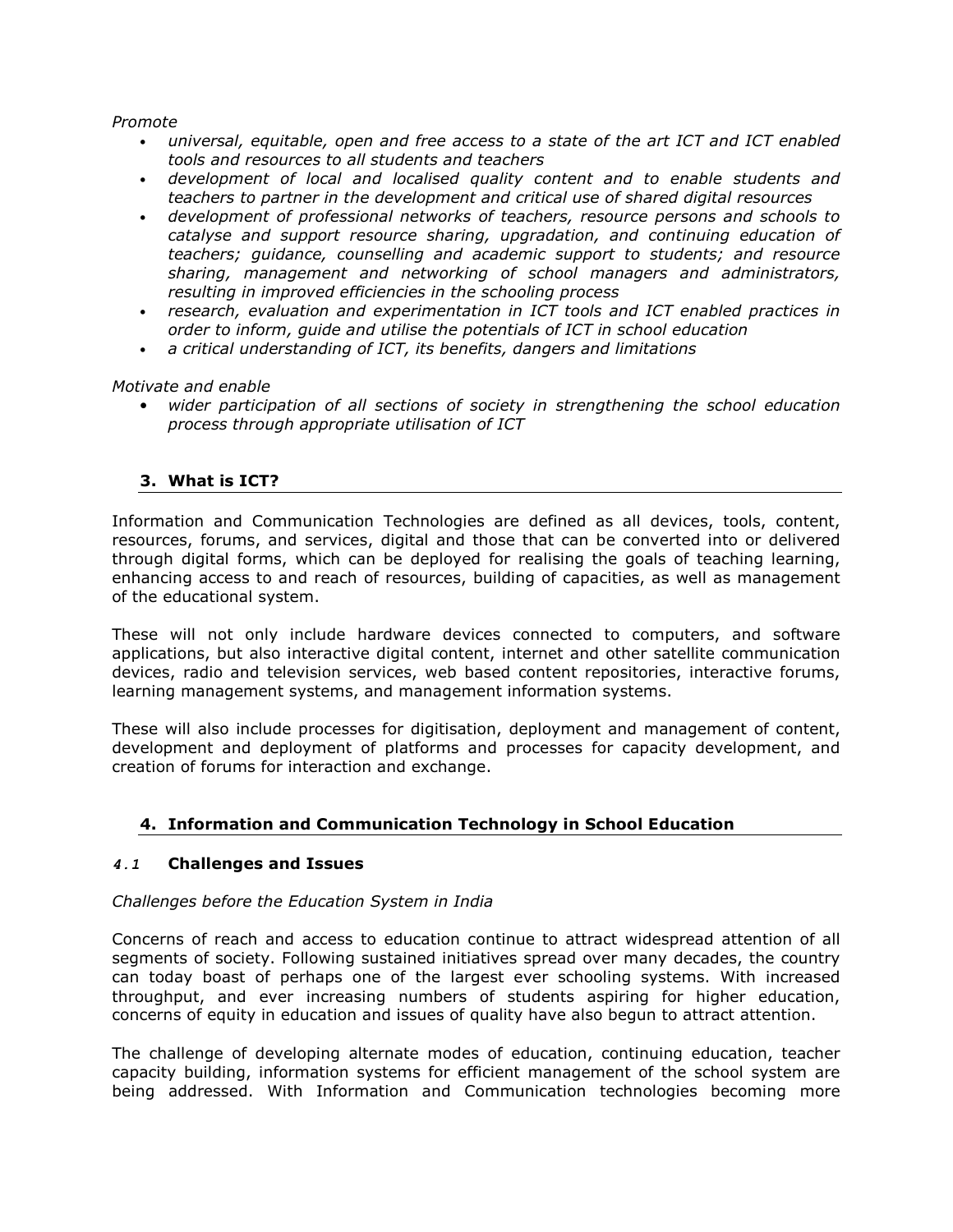accessible, reliable and mature, the prospect of leveraging ICT for education is becoming increasingly feasible.

# Information and Communication Technologies in Schools

Information and Communication Technologies have enabled the convergence of a wide array of technology based and technology mediated resources for teaching learning. It has therefore become possible to employ ICT as an omnibus support system for education. The potential of ICT to respond to the various challenges the Indian education system poses are:

- 1. ICT can be beneficially leveraged to disseminate information about and catalyze adaptation, adoption, translation and distribution of sparse educational resources distributed across various media and forms. This will help promote its widespread availability and extensive use.
- 2. There is an urgent need to digitize and make available educational audio and video resources, which exist in different languages, media standards and formats.
- 3. Given the scarcity of print resources as well as web content in Indian languages, ICT can be very gainfully employed for digitizing and disseminating existing print resources like books, documents, handouts, charts and posters, which have been used extensively in the school system, in order to enhance its reach and use.
- 4. ICT can address teacher capacity building, ongoing teacher support and strengthen the school system's ability to manage and improve efficiencies, which have been difficult to address so far due to the size of the school system and the limited reach of conventional methods of training and support.
- 5. Using computers and the Internet as mere information delivery devices grossly underutilizes its power and capabilities. There is an urgent need to develop and deploy a large variety of applications, software tools, media and interactive devices in order to promote creative, aesthetic, analytical and problem solving abilities and sensitivities in students and teachers.

# **4.2** ICT Literacy and Competency Enhancement

The policy defines ICT Literacy in terms of levels of competence. Based on the stage of schooling at which a student or teacher is introduced to ICT, they may progress to different levels. These levels are suggestive and adaptations must be made to suit local conditions. The levels do not correspond to specific classes (for eg, sixth or seventh standard) and time duration must also be locally determined. Also, these levels must be revised periodically to keep pace with changing technology.

# Stage 1: Basic

Basics of computers and basic use of tools and techniques – operate a computer, store, retrieve and manage data, use a computer to achieve basic word and data processing tasks; connect, disconnect and troubleshoot basic storage, input and output devices

Connect to the internet, use e-mail and web surfing, use search engines, keep the computer updated and secure, operate and manage content from external devices (sound recorders, digital cameras, scanners etc.); connect, disconnect, operate and troubleshoot digital devices;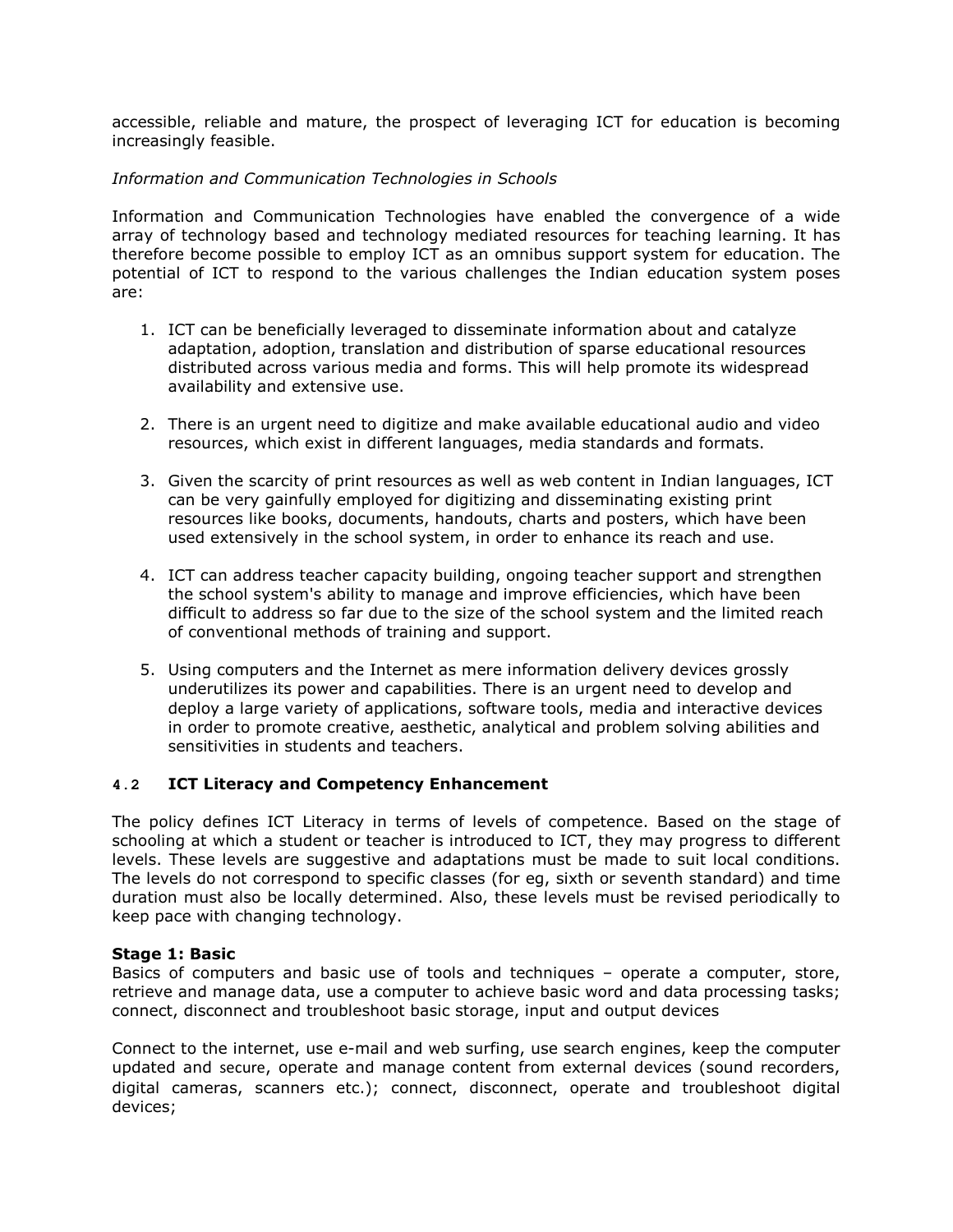# Stage 2: Intermediate

Create and manage content using a variety of software applications and digital devices; using web sites and search engines to locate, retrieve and manage content, tools and resources; install, uninstall and troubleshoot simple software applications etc.

# Stage 3: Advanced

Use different software applications to enhance ones own learning – database applications, analysis of data and problem solving, computing, design, graphical and audio-visual communication; undertake research and carry out projects using web resources; use ICT for documentation and presentation; create and participate in web based networks for cooperative and collaborative learning; become aware of issues of cyber security, copyright and safe use of ICT and take necessary steps to protect oneself and ICT resources.

Note: The above stages constitute a general set of competencies for all students and teachers. ICT as an elective subject at the plus two stage will have its own distinct curriculum and competency set.

As each stage is defined by competencies to be achieved, the pace is dependent on frequency of access to the ICT facilities. Based on the local situation, the time duration needed for each stage will be shortened. Different parts of each stage can also run concurrently. In any case, an attempt will be made to ensure every student completes the Advanced stage before completing schooling. The competencies will also guide ICT curricula for teachers.

- 4.2.1 A programme of ICT literacy will be implemented across all secondary schools in the States, both government and private within the XII plan period.
- 4.2.2 A model Curriculum for ICT in Education (CICT) will be developed at National Level and States will be encouraged to adopt/adapt it.
- 4.2.3 States will develop an ICT literacy curriculum and appropriate course materials mapped to the stages mentioned above for uniformity. These will be in the form of self-instructional materials, enabling students and teachers to process them on their own. The ICT literacy programme will endeavour to provide a broad set of generic skills and conceptual knowledge and not focus on mastering the use of specific software applications.
- 4.2.4 The Boards of Secondary Education will develop a suitable scheme of Evaluation. ICT would be an additional subject together with the award of a certificate of proficiency.
- 4.2.5 The ICT Literacy programme will be extended to the upper primary stage by the end of the XII plan period. However States may take up this expansion earlier, based on resource availability and capacity of the system.
- 4.2.6 A dedicated teacher with appropriate qualification will be engaged in each school. This teacher will also function as the ICT coordinator of the school where ICT literacy is to be imparted. With the growth of infrastructure in the school, a suitably qualified technical assistant may also be provided.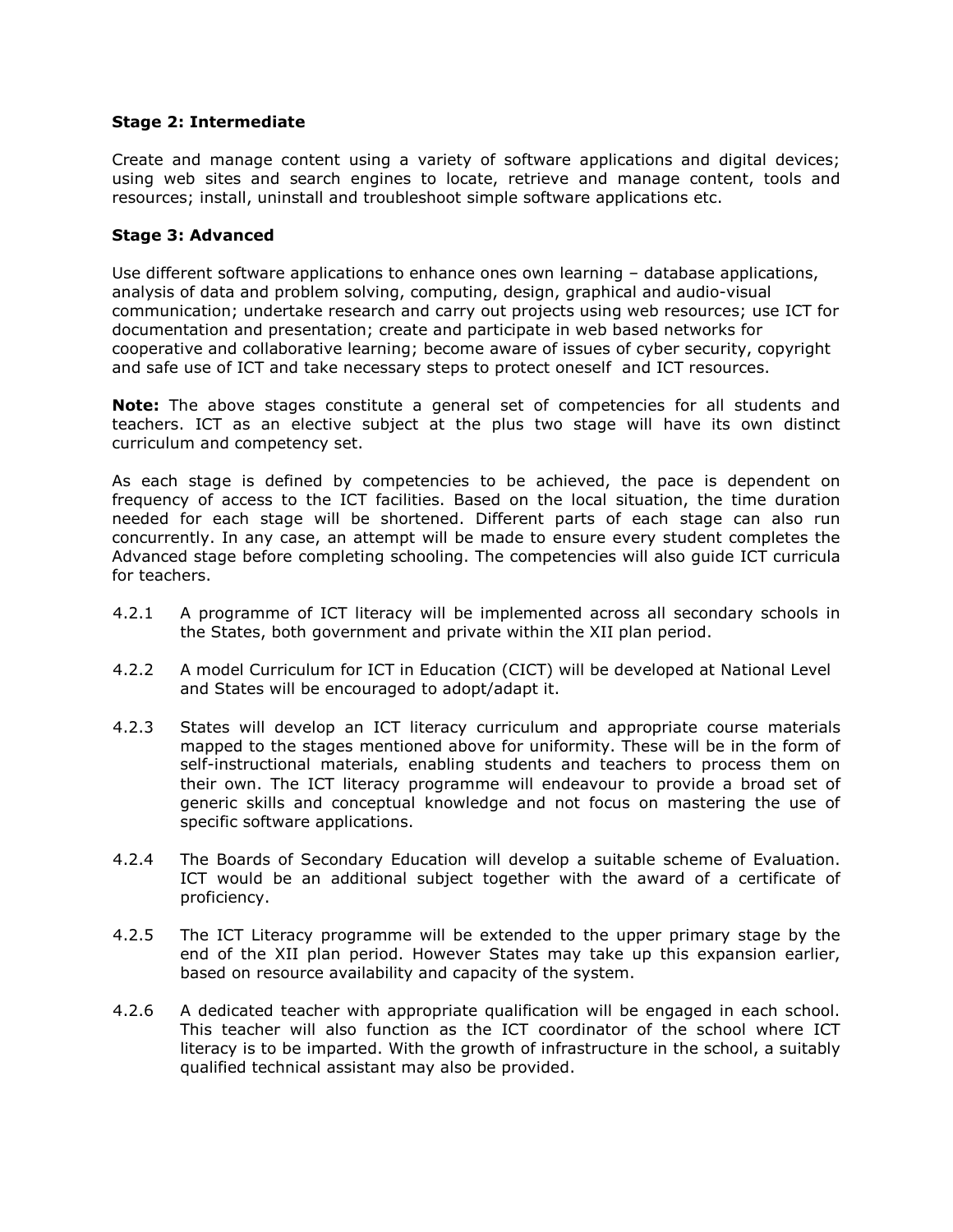4.2.7 All teachers in a school will be expected to become advanced users of ICT (see 4.2 above) integrating ICT skills into their professional development as well as their teaching learning practices across all areas of the curriculum.

# **4.3** ICT enabled teaching – learning processes

- 4.3.1 ICT enabled teaching-learning encompasses a variety of techniques, tools, content and resources aimed at improving the quality and efficiency of the teachinglearning process. Ranging from projecting media to support a lesson, to multimedia self-learning modules, to simulations to virtual learning environments, there are a variety of options available to the teacher to utilise various ICT tools for effective pedagogy. Each such device or strategy also involves changes in the classroom environment, and its bearing on effectiveness. Availability of a wide range of such teaching-learning materials will catalyse transformation of classrooms into ICT Enabled classrooms.
- 4.3.2 Teachers will participate in selection and critical evaluation of digital content and resources. They will also be encouraged to develop their own digital resources, sharing them with colleagues through the digital repositories.
- 4.3.3 In schools equipped with EDUSAT terminals, DTH or other media devices, relevant activities will be planned and incorporated into the time schedule of the school.
- 4.3.4 Initially the teachers may use the Computer lab for teaching-learning but progressively more classrooms will be equipped with appropriate ICTs, making way for ICT Enabled classes

# **4.4** Elective Courses at the Higher Secondary level

- 4.4.1 States will initiate the process of launching/creating courses in different areas of ICT for the higher secondary stage. The courses will factor in the requirements of students of different streams, including academic and vocational streams (see 8.2).
- 4.4.2 Courses will be modular in design to enable students to select appropriate software applications based on current needs of higher education and job prospects. Courses will be revised frequently to keep pace with emerging trends in ICT.
- 4.4.3 A Post Graduate teacher with appropriate qualifications to teach these courses will be appointed.
- 4.4.4 An ICT Lab attendant/technical assistant with appropriate qualifications will be appointed to manage the ICT/Multimedia Resource lab.

# 4.5 ICT for Skill Development (vocational and job oriented areas of general education)

4.5.1 Job oriented courses in ICT will be developed and established for students of the vocational stream at the higher secondary level by linking them with the need of ICT enabled industries/establishment in the neighbourhood.. The scope of these courses would be a broad based ICT literacy. It will not be limited to ICT based occupations, but will inform and enhance productivities in a wide range of other occupations (for example, accounting, office automation,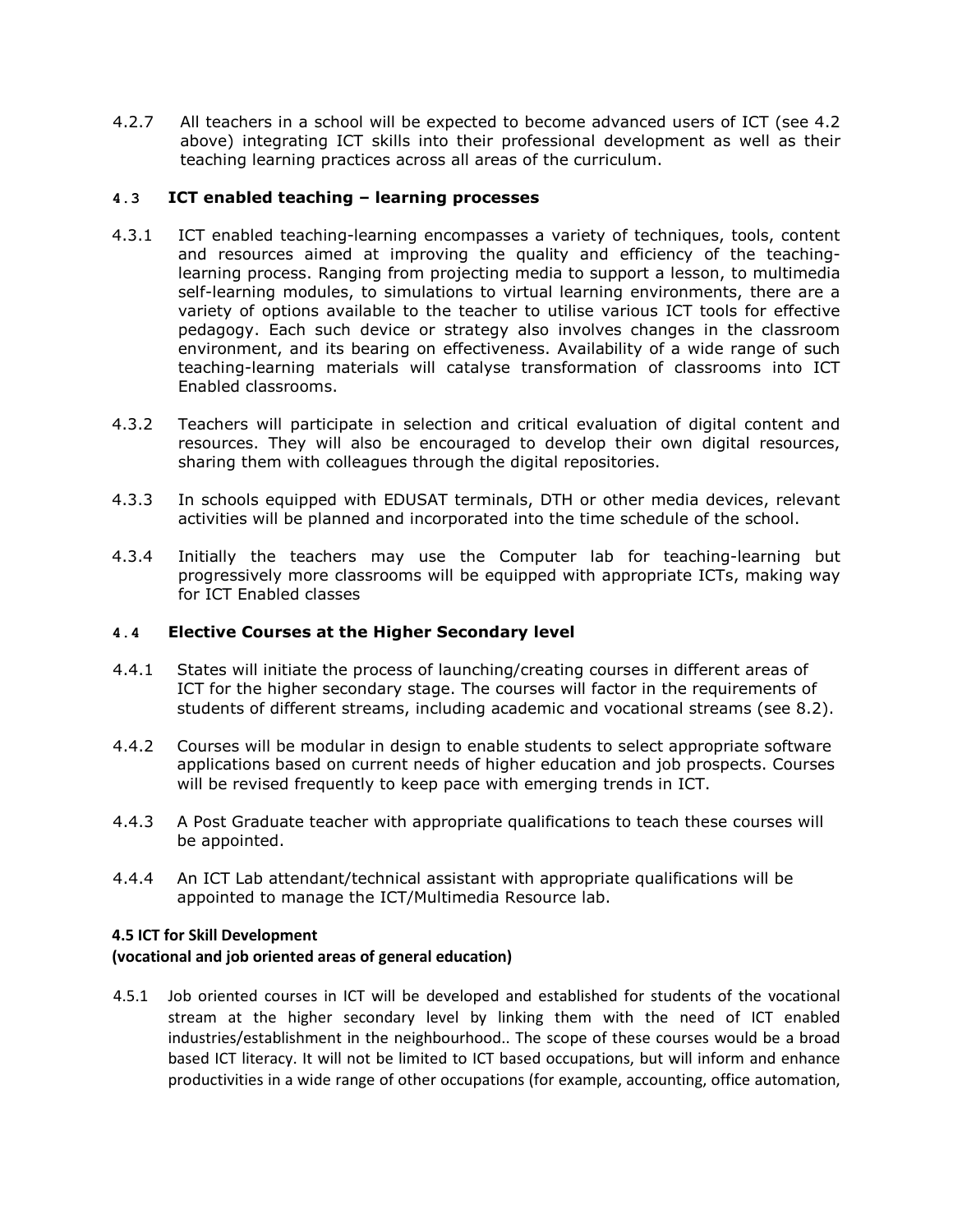office communication, data handling and data processing, desktop publishing, graphics and designing, music and video, etc). This will also include courses on cyber security.

- 4.5.2 The courses will be modular and students will be provided a wide range of choices, catering to a variety of job options, hardware and software platforms, tools and resources. Appropriate mechanisms to counsel students in selecting career paths and courses will be developed simultaneously. The courses will be in conformity with the National Vocational Education Qualifications Framework (NVEQF).
- 4.5.3 The courses will be frequently revised and updated in order to maintain relevancy to changing requirements of the job market and emerging trends in technology. Hence it will also be imperative to conduct such courses in close liaison with industry.
- 4.5.4 The institutions offering Vocational courses will be required to integrate ICTs in their teaching-learning process.
- 4.5.5 An open learning system will be developed permitting students to continue to reskill themselves. Conventional restrictions of age and previous qualifications will be suitably reworked to facilitate an open system. Where feasible, online and distance modes will also be explored. Lateral and vertical mobility will be established amongst the courses with multiple entry and exit options.
- 4.5.6 A system of On-demand evaluation and certification, to enable students to obtain timely qualifications will be developed.

# 4.6 ICT for Children with Special Needs

- 4.6.1 Use of ICT will catalyse the cause and achieve the goals of inclusive education in schools.
- 4.6.2 ICT software and tools to facilitate access to persons with disabilities, like screen readers, Braille printers, etc. will be part of the ICT infrastructure in all schools. Special care will be taken to ensure appropriate ICT access to students and teachers with special needs.
- 4.6.3 All teachers will be sensitised to issues related to students with special needs and the potential of ICT to address them. All capacity building programmes will include components of ICT enabled inclusive education.
- 4.6.4 All web based interfaces developed for the programme including digital repositories, management information systems, etc. will conform to international guidelines for accessibility.
- 4.6.5 Accessibility norms will be adopted as per the world wide web consortium, W3C guidelines (Web Content Accessibility guidelines, http://www.w3.org) to enable the content to be accessed by children with special needs. Web based digital repositories with W3C compliance will address the lack of availability of resources for persons with disabilities. Digital content and resources, for the exclusive use of persons with disabilities, talking books for example, will also be developed and deployed.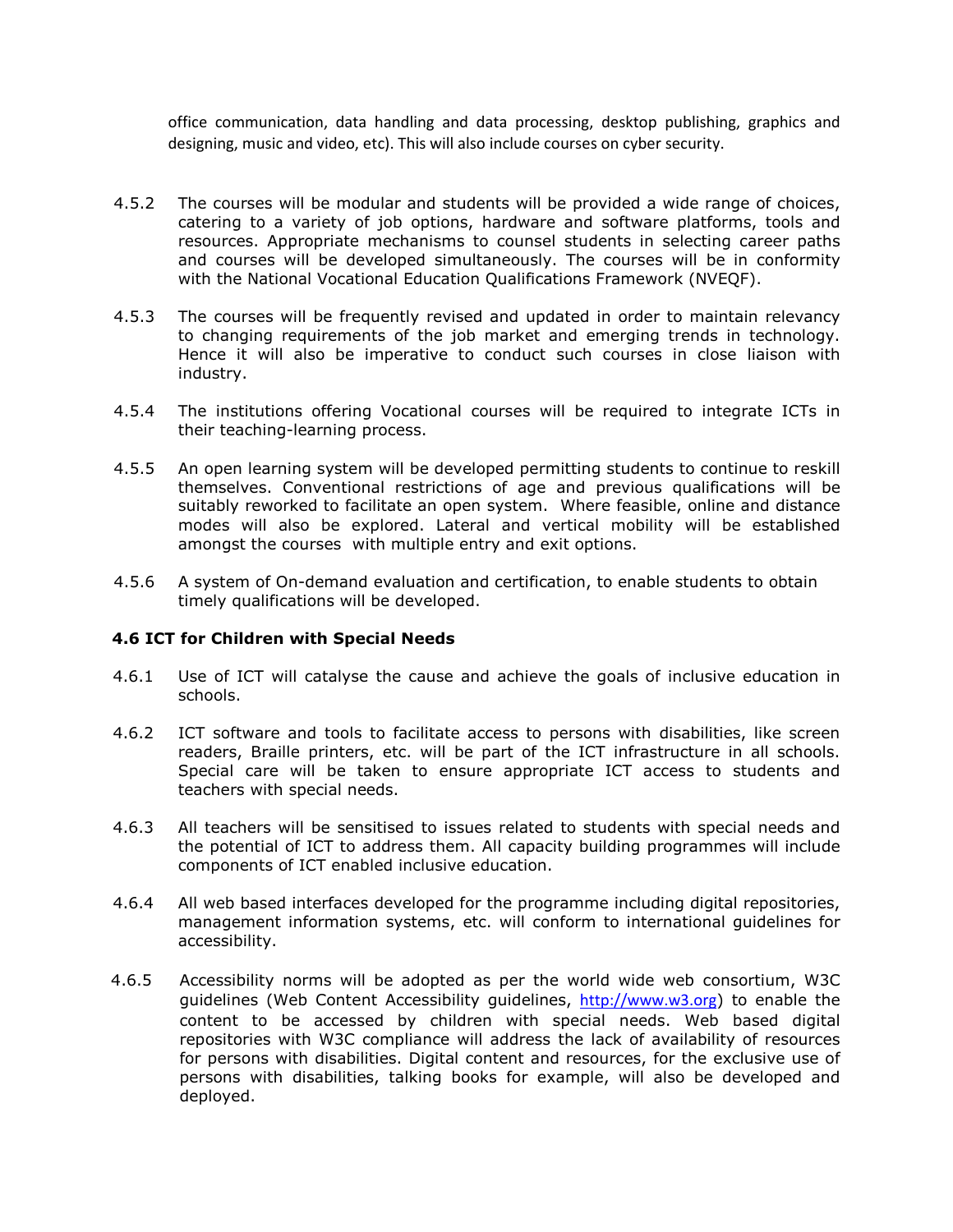4.6.6 The absence of appropriate vocabulary for different subject areas in the different Indian languages and the unfamiliarity of the cultural context can make digital communication and resources inaccessible to students and teachers across the country. Efforts will be initiated to develop appropriate word lists and dictionaries in Indian languages and wide spread translations encouraged.

# 4.7 ICT for Open and Distance Learning

- 4.7.1 Open and Distance Learning with the use of ICT opens out alternate possibilities for students who have dropped out, cannot continue formal education or are students of the non-formal system of education. Existing formal systems of Education will be strengthened with ICT based instruction available in Open and Distance Learning Systems so as to cater to the needs of such learners .
- 4.7.2 Present Open Schooling systems (e.g. National or State level Open Schools) will be strengthened by harnessing ICTs innovatively. Access to e-books, digital learning resources, Digital Repositories (with relevant learning resources) etc. will be developed by these institutions as student support services. This will also be used for online capacity building for open and distance teacher training.
- 4.7.3 All Open and Distance Learning Systems will be automated and provide online, all services including admissions, examinations, e-Accreditation and grievance redressal on the lines of the National Institute of Open Schooling.
- 4.7.4 The proposed mentoring system for students involving expert teachers will be extended to these students also. Online courses, online on demand exams, and digital repositories and content, media broadcasts planned through DTH/Satellite based, open learning systems allowing multiple entry and exit points, opening out the school resources to non-formal students, guidance and counselling, will result in effective use of ICT for open and distance learning.

# 5. ICT for School Management

# 5.1 Automated and ICT managed school processes

States will adopt or adapt an e-governance and automated school administration programme for schools, build capacities for its implementation and deploy school based Management Information Systems (MIS). These MIS will be integrated with the proposed state wide web based School Education Management Information System.

A school wide local area network enables automation of a variety of processes. Beginning with library automation, locally cached offline access to internet resources, office automation, maintenance of records, student tracking, resource planning, using the existing ICT infrastructure will increase efficiencies. At the same time, savings in cost, time and effort will also accrue. The school wide local area network will be used to facilitate this automation.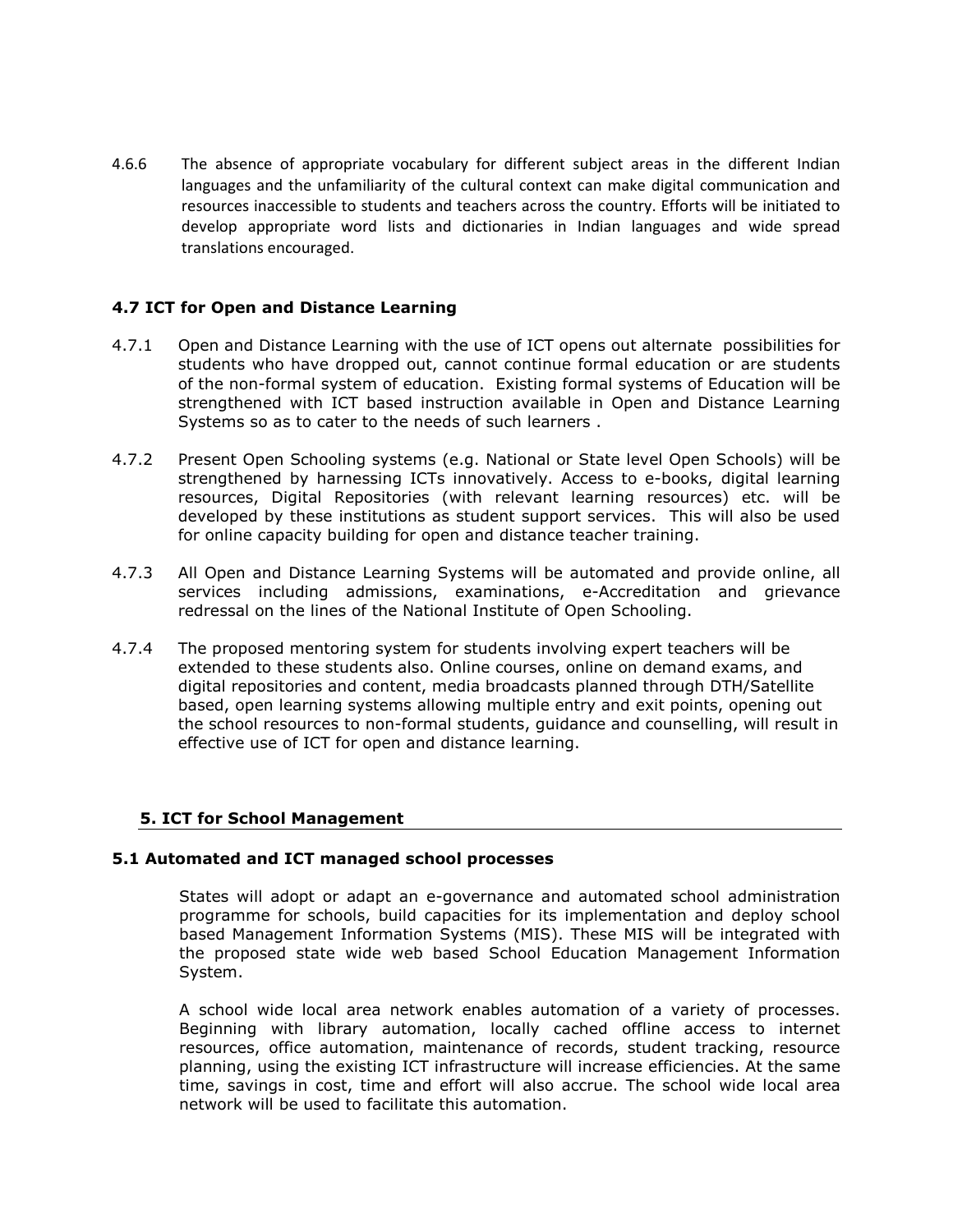# 5.2 School Management Information System (School MIS)

- 5.2.1 A nation wide network will be established in which schools, teachers, students, school managers, and the community at large participate. This implementation will include the School Management Information Systems (School MIS); digital repositories of tools, content and resources; professional development and continuing education platforms; and guidance, counselling and other student support services.
- 5.2.2 School MIS will emerge as a single window clearing house on all information related to the secondary school system. The information will facilitate research and analysis activities and guide decision making at different levels in the education system, contributing to enhanced efficiencies.
- 5.2.3 The scope of information to be collated by the MIS will be broad and include student and teacher tracking, particularly for their academic needs. The norms will also define standards of technology including language fonts, word processors, technical dictionaries, etc. Open standards facilitating universal access to information, content and resources will be ensured.

# 6. ICT Infrastructure

There will be two types of Infrastructure:

- Core ICT Infrastructure
- Enabling Infrastructure

# 6.1 Hardware

- 6.1.1 The States will establish state of the art, appropriate, cost effective and adequate ICT and other enabling infrastructure in all secondary schools
- 6.1.2 Based on the size of the school, needs of the ICT programme and time sharing possibilities, States will define an optimum ICT infrastructure in each school. Not more than two students will work at a computer access point at a given time. At least one printer, scanner, projector, digital camera, audio recorders and such other devices will be part of the infrastructure.
- 6.1.3 Each school will be equipped with at least one computer laboratory with at least 10 networked computer access points to begin with. Each laboratory will have a maximum of 20 access points, accommodating 40 students at a time. The ratio of total number of access points to the population of the school will be regulated to ensure optimal access to all students and teachers.
- 6.1.4 In composite schools, exclusive laboratories with appropriate hardware and software will be provided for the secondary as well as higher secondary classes.
- 6.1.5 In addition, at least one classroom will be equipped with appropriate audio-visual facilities to support an ICT enabled teaching-learning.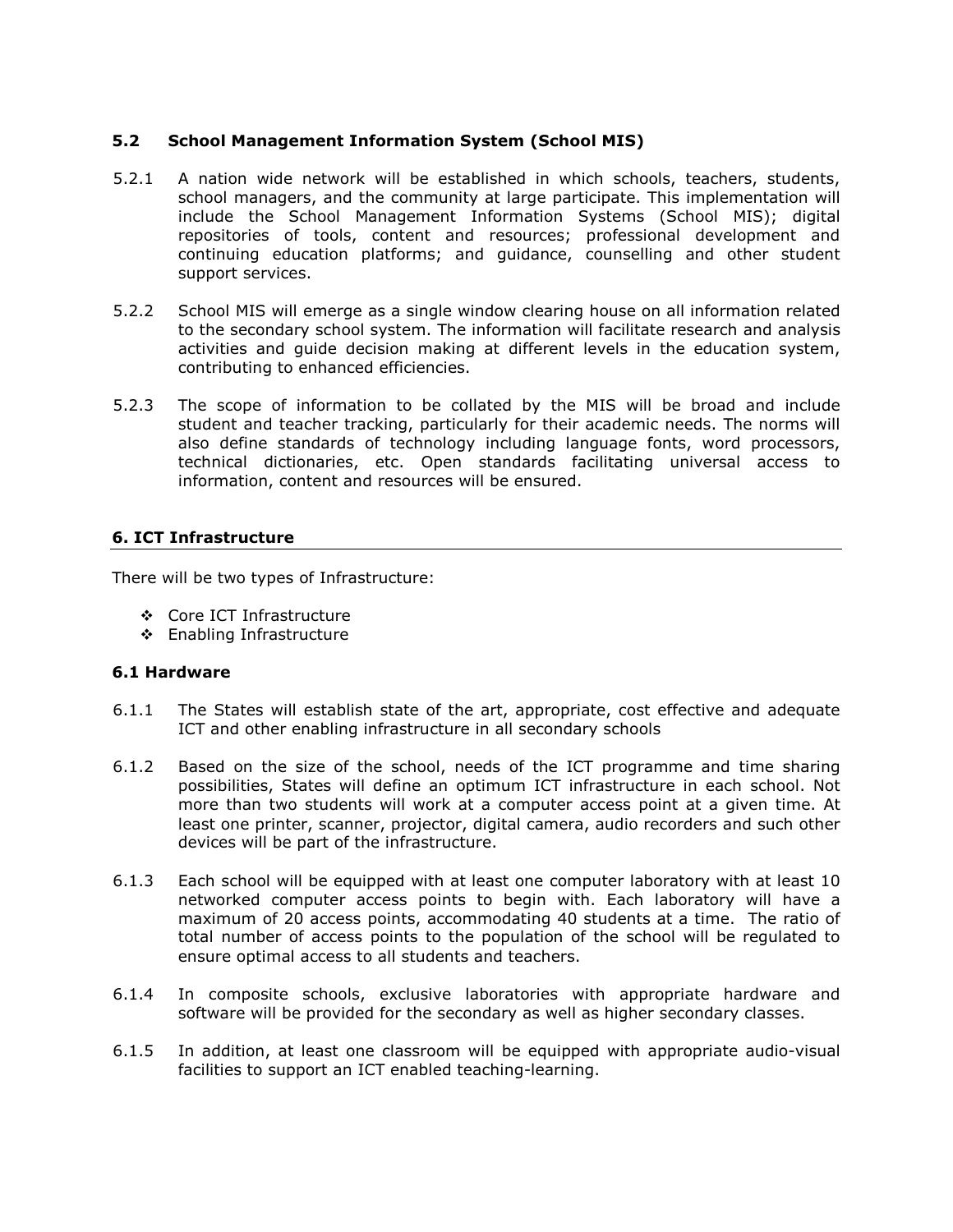- 6.1.6 Appropriate hardware for Satellite terminals will be provided to selected schools in a progressive manner.
- 6.1.7 Computer access points with internet connectivity will be provided at the library, teachers' common room and the school head's office to realise the proposed objectives of automated school management and professional development activities.
- 6.1.8 ICT enabled education can be significantly enhanced and the range of classroom practices expanded with the introduction of digital devices like still and video cameras, music and audio devices, digital microscopes and telescopes, digital probes for investigation of various physical parameters. These will also form a part of the infrastructure. States will make appropriate choices and promote the use of such devices in classrooms.

#### 6.2 Network and Connectivity

- 6.2.1 All computers in the school will be part of a single local area network to enable optimum sharing of resources. In addition to the laboratory, internet connections will also be provided at the library, teachers' common room and the school head's office.
- 6.2.2 Each school will be serviced with broadband connectivity capable of receiving streaming audio and video, a range of digital learning resources and interactive programmes. The number of computers given internet connectivity will be governed by the available bandwidth, in order to ensure adequate speeds. A mechanism to have offline access to internet content will be set.
- 6.2.3 Teachers and students will be educated on issues related to the safe use of internet Firewalls and other security measures will be implemented to guard the school network against cyber attacks and misuse of the ICT facilities. Appropriate guidelines for network security will be developed.
- 6.2.4 An EDUSAT network will be planned at each state with interactive terminals (SIT) and recieve only terminals (ROT)

# 6.3 Software

- 6.3.1 A software environment favouring a pedagogy of learning which promotes active learning, participatory and collaborative practices and sharing of knowledge is essential to nurture a creative society. Free and Open Source Software – operating system and software applications will be preferred in order to expand the range of learning, creation and sharing.
- 6.3.2 A wide variety of software applications and tools, going well beyond an office suite is required to meet the demands of a broad based ICT literacy and ICT enabled teaching learning programme. Graphics and animation, desktop publishing, web designing, databases, and programming tools have the potential of increasing the range of skills and conceptual knowledge of the students and teachers. A judicious mix of software applications will be introduced in schools.
- 6.3.3 Creation and widespread dissemination of software compilations, including specialised software for different subjects, simulations, virtual laboratories,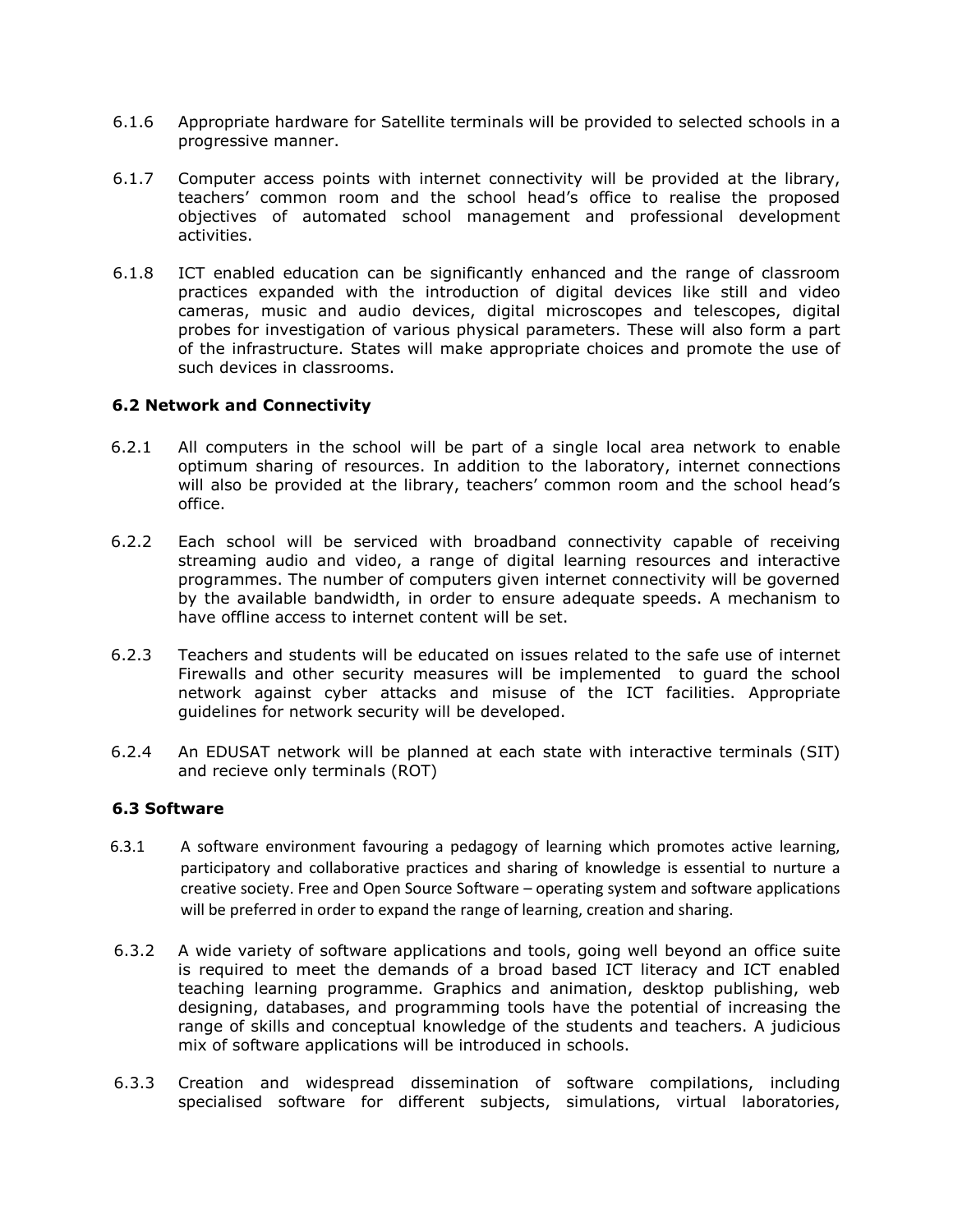modelling and problem solving applications will be encouraged. These will be distinct from multimedia packages and digital learning resources.

# 6.4 Enabling Infrastructure

- 6.4.1 The enabling infrastructure required to efficiently maintain the ICT facility will be defined, established and maintained.
- 6.4.2 Regular and regulated supply of electricity, appropriate electrical fixtures, adequate power backup and support, including alternate sources of energy, where needed, will be ensured. Students and teachers will also be trained in the safe use of electrical outlets and fittings.
- 6.4.3 Physical facilities like an adequately large room, appropriate lighting and ventilation, durable and economic furniture suitable for optimisation of space and long hours of working will be established. Alternate layouts and arrangements facilitating interactions amongst students and with the teacher will be encouraged.
- 6.4.4 Adequate safety precautions and rules for use will be established. Each laboratory will be equipped with a portable fire extinguisher and students and teachers trained in its use. An appropriate fire drill will also be implemented.
- 6.4.5 All the equipment and resources will be secured from theft and damage. They will also be covered under an appropriate insurance policy against theft and damage.

# 7. Digital Resources

# 7.1 Digital Content and Resources

- 7.1.1 The state shall endeavour to provide universal, equitable, open and free access to ICT and ICT enabled tools and resources to all students and teachers. All digital learning resources and software resources will conform to the National Policy on Open Standards of the Government of India (http://egovstandards.gov.in).
- 7.1.2 Given the diversity of the country's educational, linguistic and social situation, there exists a need for a wide variety of digital content and resources for different subjects, curriculum, ages/grade levels and languages. Unicode fonts will be used to ensure universal access, compatibility and amenability to transliteration and translation.

# 7.2 Development of Content

- 7.2.1 Use of interactive ICT tools for teaching and learning, e.g. virtual laboratories will be promoted. The development of digital learning resources in the form of e-books, animations, lessons, exercises, interactive games, models and simulations, videos, presentation slides, plain text materials, graphics, or any combinations of the above, will be encouraged. Use of digital resouces should be harmonised with the requirements of the curriculum and supplement it.
- 7.2.2 The proposed web based digital repositories will host a variety of digital content, appropriate to the needs of different levels of students and teachers.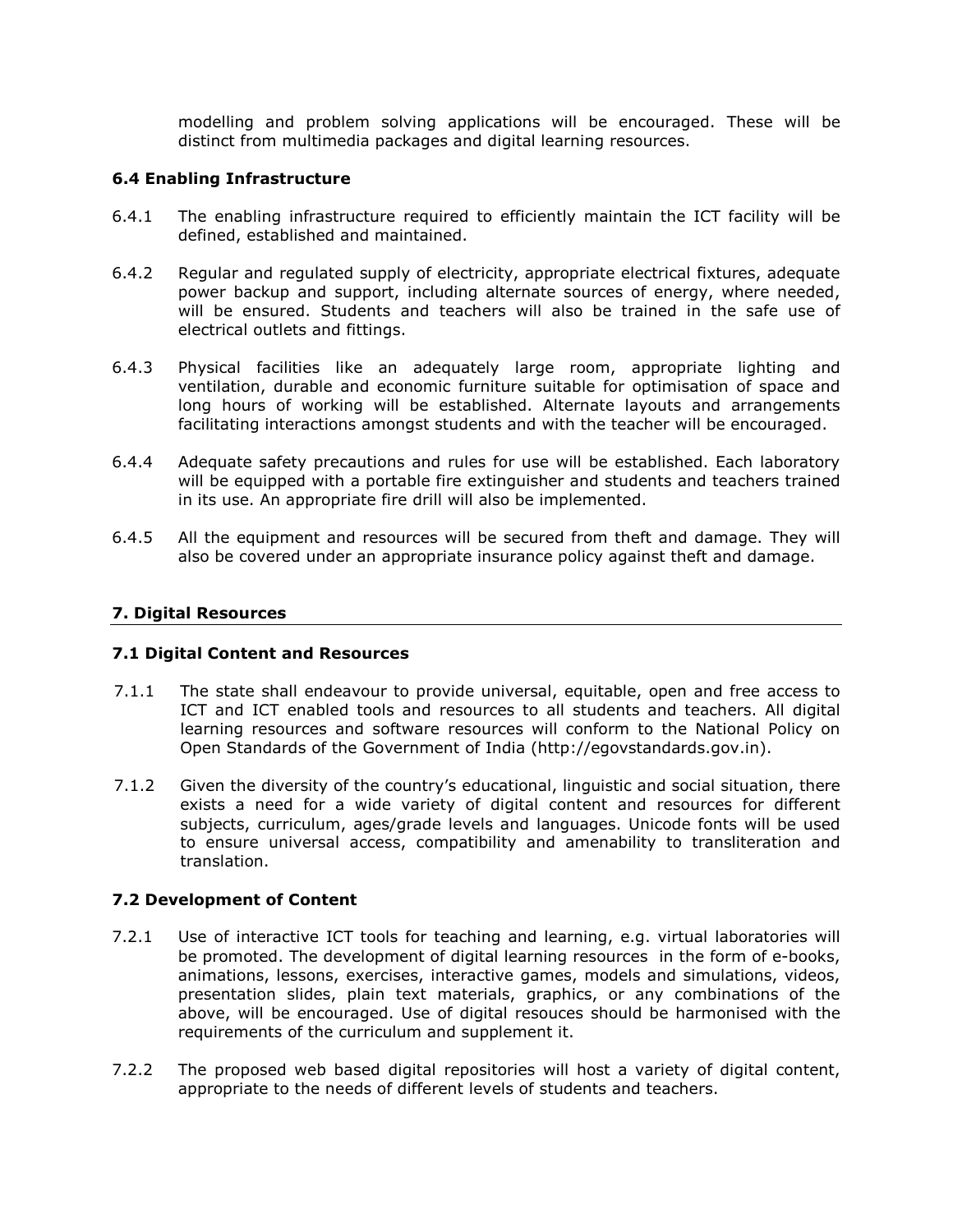- 7.2.3 Raw content resources like photographs, video, audio and animations will be remodelled to develop multimedia learning objects.
- 7.2.4 Teachers and students will be encouraged to develop digital learning resources collaboratively and contribute to the proposed digital repositories, collectively owning it.
- 7.2.5 Textbooks, teachers'/students' guides, question banks, FAQs, laboratory manuals, problem sets, activities, notes and a variety of other print based learning resources available in the public domain will be digitised and deployed on the national and state level web based digital repositories.
- 7.2.6 Educational standards and instructional designs for a variety of digital content and resources will be widely disseminated to enable development of quality digital content, including interactive multimedia materials and learning objects.

# 7.3 Sharing and Dissemination of Digital Content

- 7.3.1. Widespread sharing and dissemination of digital content will promote infusion of ICT into classroom practice. Suitable open standards for interoperability, web based sharing and appropriate norms for free access will be defined to catalyse use of digital content and resources.
- 7.3.2 Collections of digital content and resources will be deployed on web based digital repositories, which will be universally accessible. Private Public partnership projects for the same could be encouraged. State level and National level repositories will be developed and maintained. Emphasis will be placed on multi lingual digital learning resources development in State Regional Languages with facilities for translation to other languages so as to optimise time, effort and cost. Content Delivery Networks will be developed to enable transmission of content from multiple locations.
- 7.3.3 National level organisations like Central Institute of Educational Technology (CIET), National Council of Educational Research and Training (NCERT). Indira Gandhi National Open University (IGNOU) and State level organisations like State Institutes of Educational Technology (SIETs) will play a proactive role in developing and sharing of digital content and its source code to support wide scale adaptations. They will also support the capacity building activities of teachers in digital content development and usage.
- 7.3.4 Content developed by state funded projects and programmes will be deployed along with source code under appropriate licensing norms (like the creative commons) to facilitate open and free access to these resources. This will also help avoid duplication of efforts in different States.
- 7.3.5 Digital content, software applications and resources developed by private individuals, agencies or groups to be used in the school system will be subject to validation for accuracy of content and pedagogical suitability by organisations like NCERT, SCERT, and Boards of Secondary Education. A mechanism for procurement along with source code and rights will be evolved.
- 7.3.6 Teachers and students will be oriented to prevailing copyright regimes, different types of restrictions on reuse of content and the need to respect copyright.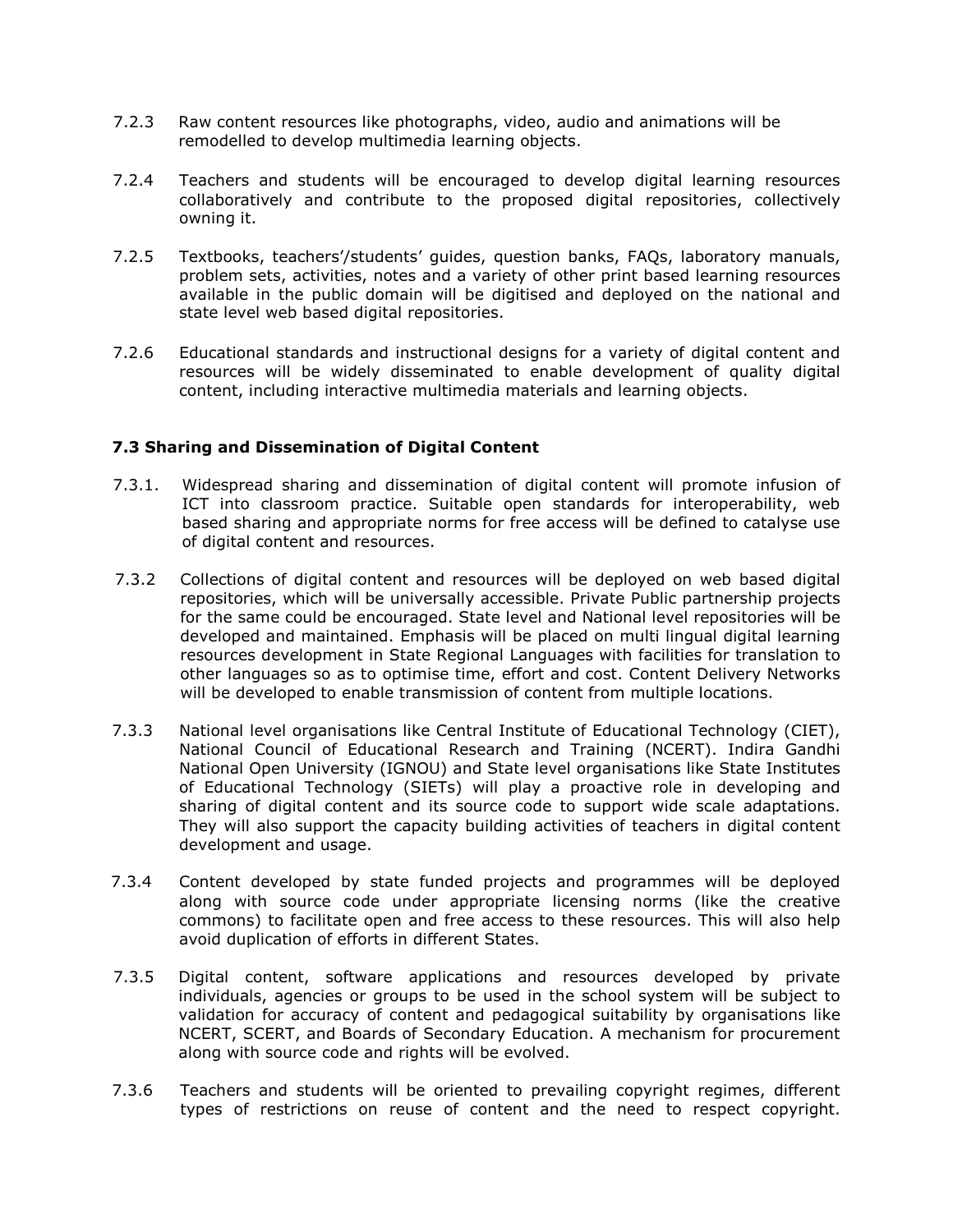Teachers and students will also be educated about alternate forms of licences like the creative commons and encouraged to use them.

# 7.4 Role of School Library

7.4.1 The library in the school will search, collate and categorise digital resources and make them available to the teachers and students. For instance, the school library will develop lists of web resources or advisories for ICT usage or teaching learning of different subjects. The school library will be automated for facilitating access to a variety of digital resources. An automated library with internet access will catalyse the use of digital resources in all class rooms.

# 8. Capacity Building

# 8.1 Capacity building of In-service Teachers

- 8.1.1 Capacity building of teachers will be the key to the widespread infusion of ICT enabled practices in the school system. A phased programme of capacity building will be planned. In service training of teachers will comprise of Induction Training as well as Refresher Courses. The induction trainings will be imparted by the Regional Institutes of Education of the NCERT, State Councils of Educational Research and Training (SCERTs) or such other institutions of the Central and State Governments and will preferably be completed before the commencement of the academic year. The refresher trainings will be carried out every year to enable teachers to share, learn and keep abreast of the latest trends in ICT based teaching learning processes. The induction training will be followed by teacher's evaluation to ensure that the minimum competency is achieved.
- 8.1.2 Training in ICT will be integrated with general training programmes organised for teachers and school leaders at all levels in order to popularise its use and to demonstrate effective practices in ICT.
- 8.1.3 Beginning with an initial sensitisation through ICT operational skills and ICT enabled subject teaching skills, teachers will become part of online professional groups (e.g. English teachers association) to continue their education, pool in their resources and actively contribute to the strengthening of domain specific knowledge within the country. The forums will also facilitate continuous development of ICT skills introducing them to tools and resources in different subjects / specialisations as well as create and share learning resources in those subjects.
- 8.1.4 Teacher participation in the digital content development process will catalyse its broad based usage in the classrooms. Teacher capacities will be developed in instructional design, selection and critical evaluation of digital content, and strategies for effective use of digital content to enhance student learning.

# 8.2 Capacity building through Pre-service Teacher Education

8.2.1 Teacher educators will be suitably oriented and trained to use ICT in their preservice teacher training programmes. They will also be expected to enable preservice teachers to be sensitised to and practice the use of ICT.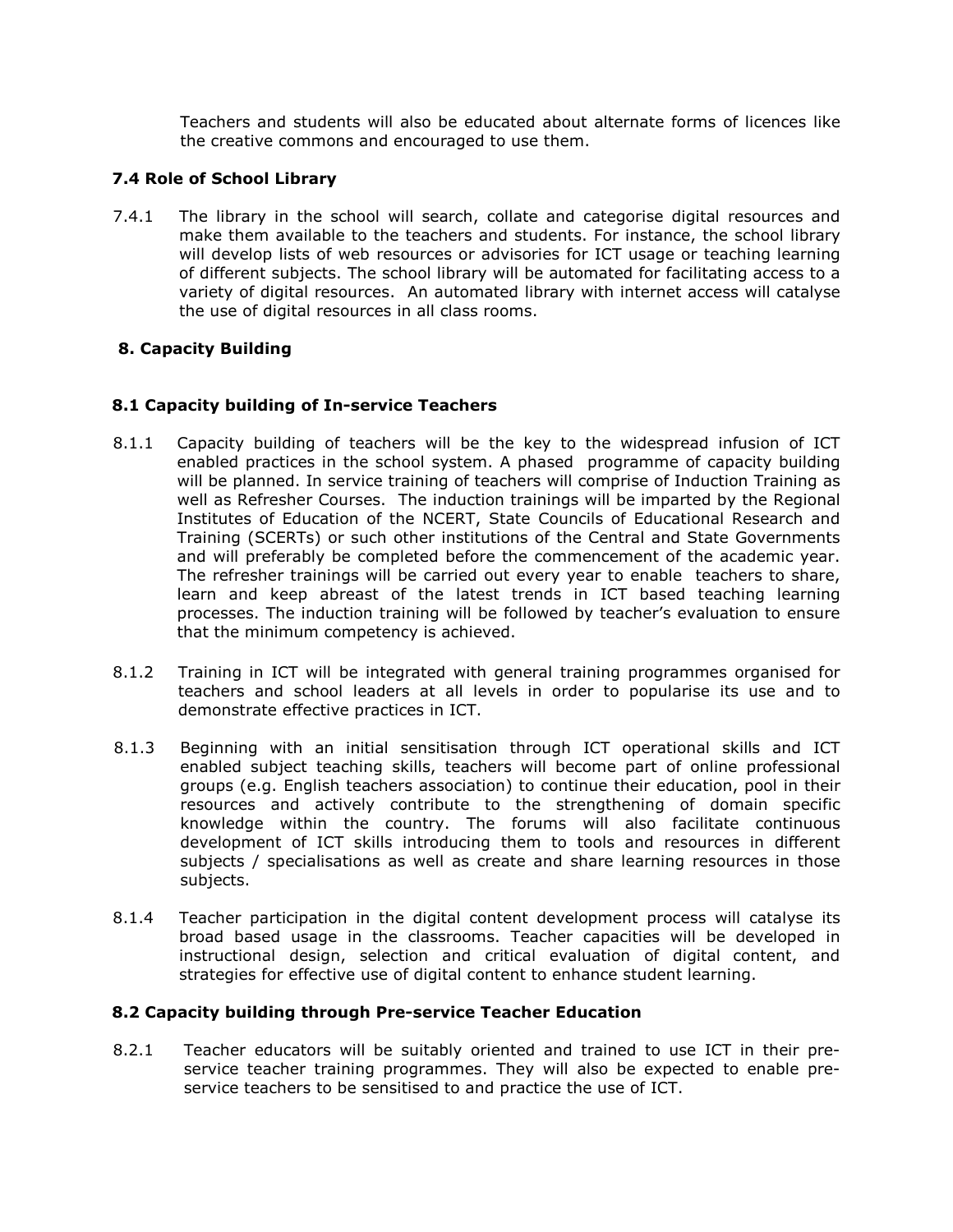- 8.2.2 All pre-service teacher education programmes will have a compulsory ICT component. The existing curricula for pre-service teacher's training will be revised for including appropriate and relevant applications of ICT. All teacher trainees passing out of teacher education programmes will obtain adequate levels of competency in ICT and ICT enabled education (see 4.2 above). This proficiency will gradually form a part of the eligibility criteria for teacher appointments.
- 8.2.3 National Council for Teacher Education (NCTE) has already laid down guidelines about availability of ICT infrastructure in each such training institution. NCTE would prescribe appropriate curriculum in ICT corresponding to the ICT curriculum in schools, to be revised periodically, for such teachers.

# 8.3 Capacity building of School Heads

- 8.3.1 School heads will play an important role in establishment and optimal utilisation of ICT and ICT enabled education practices in the school. All school heads will undergo appropriate orientation in ICT and ICT enabled education training programmes. This will also help them in building up digital resources for the school.
- 8.3.2 School heads will also be trained in processes leading to automation of administration, management and monitoring of the school system and will play a proactive role in the implementation of School Education Management Information System (SEMIS).
- 8.3.3 School heads will be oriented to ensure the upkeep and safety of the ICT infrastructure and the optimum use of the ICT facilities.

# 8.4 Capacity building of State / District Education Department Personnel

- 8.4.1 States / Districts Education Department personnel at all levels will be oriented to infuse ICT into their work. They will also be oriented to various aspects related to the ICT implementation at the school level, SEMIS and sustenance of the ICT infrastructure.
- 8.4.2 School clusters encompassing neighbourhood schools will be established for sharing and learning from each other aiming to hasten the process of integration of ICT into all aspects of the school system.

# 9. Implementing and Managing the Policy

# 9.1 Programme Monitoring and Evaluation Group (PMEG)

9.1.1 Programme Monitoring and Evaluation Group (PMEG) of the Department of School Education & Literacy, Ministry of HRD, Government of India, will be tasked with the overall responsibility of guiding the implementation of the ICT programme in schools across the country. The PMEG may set up task groups and invite institutions or established professionals with substantial expertise in that sector to develop norms, specifications, guidelines, evaluation reports, white papers etc. to guide the States in implementing the ICT programme.

# 9.2 Inter-ministerial Group

9.2.1 An Inter-Ministerial Group consisting of members from the Ministry of HRD, Ministry of Communications and Information Technology, Ministry of Information and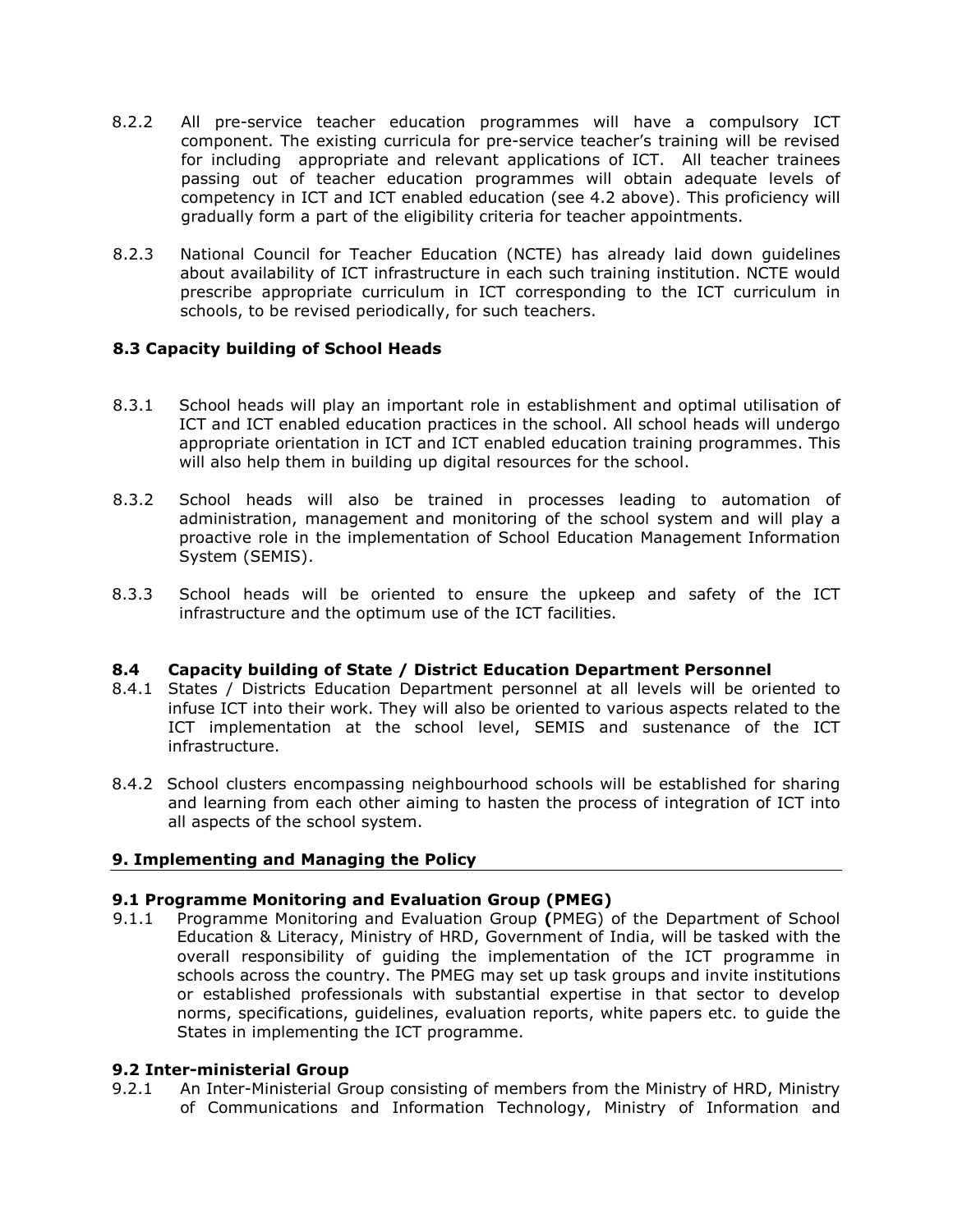Broadcasting, Department of Space, Department of Science & Technology, Ministry of Power, Ministry of New and Renewable Energy, Ministry of Labour and Ministry of Rural Development and such other Ministries dealing with issues related to education, will be set up and tasked with the responsibility of guiding technological choices and specifying cost effective and optimum infrastructure and connectivity.

- 9.2.2 The group will also review the state of the art technology, connectivity and inter sectoral convergence based on its relevance to educational ICT goals, feasibility of implementation in the school sector, appropriateness in terms of finance, environmental footprints, need for training and learning curves for use and managing the system. The group will regularly review technological choices and guide the states in making informed investments, maximising the educational benefits.
- 9.2.3 Technology choice reviews will include standards and norms for computer configuration, input and output devices like scanners, printers and projectors, operating systems and system software applications including virus scans, productivity applications and educational software, power conditioning equipment, and other digital equipment like camera and audio recorders. It would also include norms for Edusat terminals. Norms for pricing of enabling infrastructure like telephone, internet, and electricity will also be considered and states guided in establishment and management of the infrastructure.
- 9.2.4 The Group will review, from time to time, ICT and education related issues emerging out of Acts and Policies in other sectors, particularly relevant to security, copyright and effective use of ICT and guide States accordingly.

# 9.3 National and State level Agencies

- 9.3.1 National and State level agencies, like the National Council of Educational Research and Training, the Central Institute of Educational Technology, the National Institute of Open Schooling, the State Councils of Educational Research and Training, the State Institutes of Educational Technology or any other public educational agency designated by the State will develop curriculum, resources, and undertake capacity building programmes, which will serve as models for adaptation and implementation across the system. These activities will not be outsourced.
- 9.3.2 All public funded National and State level agencies will partner in developing, compiling and making available digital content, resources and tools. Norms for quality, universal open access for different types of digital content will be defined.
- 9.3.3 Public funded broadcast agencies at the National and State level and agencies managing the EDUSAT networks will be engaged with to ensure wider dissemination of support services and resources.

# 9.4 Role of the States

The States will have a two fold task:

- Define norms, standards, guidelines and frameworks to implement the policy in an effective manner
- Facilitate and monitor the implementation of the policy in an effective manner

These tasks will include:

• A programme of action, an appropriate road map and a feasible time line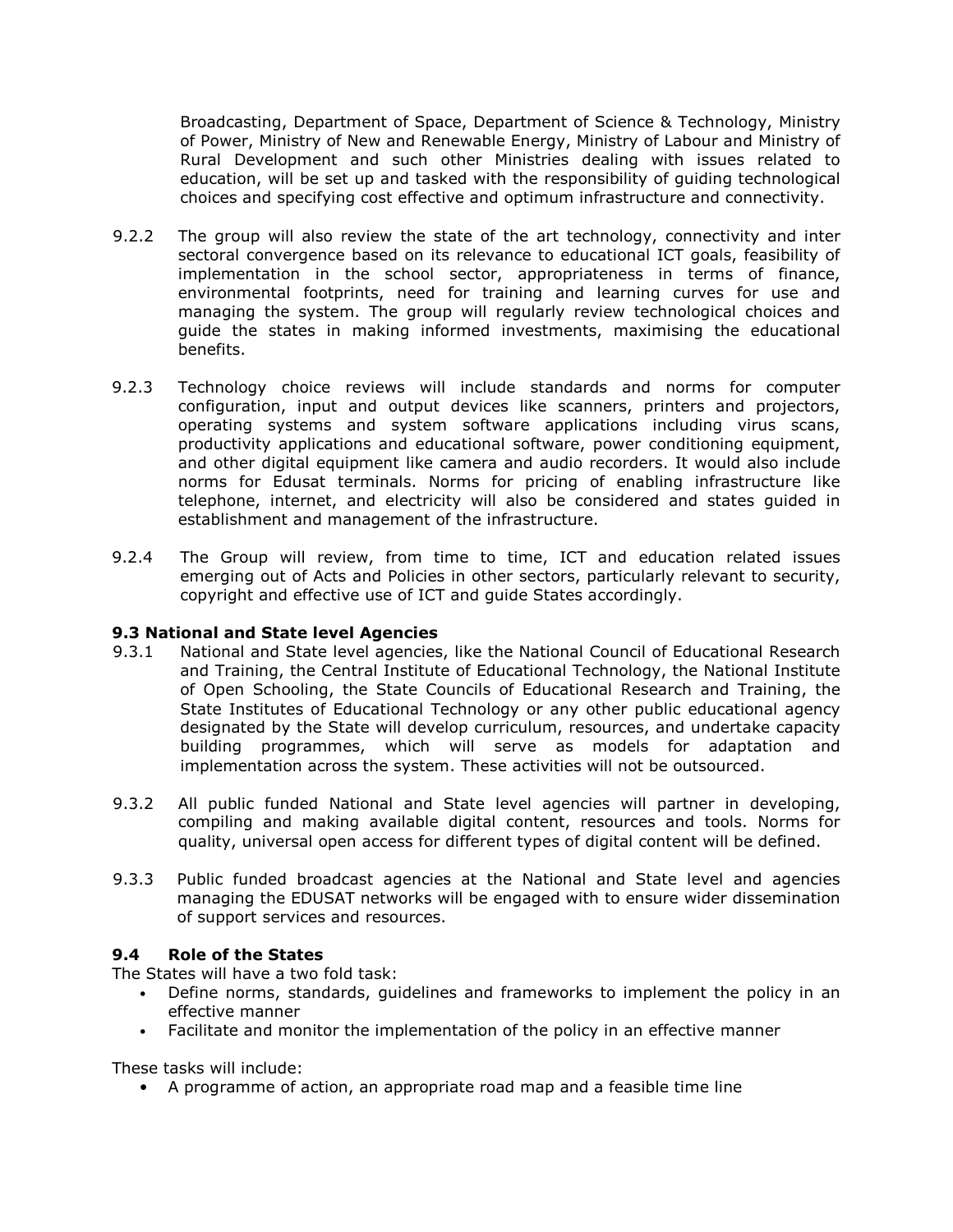- Guidelines based on national standards and norms for infrastructure, implementation processes at various levels, capacity building programmes, monitoring and evaluation criteria, targets, etc.
- Framework for development, selection, evaluation, deployment in repositories, and use of digital content
- Facilitation of wide spread participation of all stake holders, including community and private partners in various aspects of the ICT programme implementation of the policy in an effective manner
- Development, deployment and maintenance of infrastructure and digital repositories
- Development and phased implementation of an appropriate capacity building framework
- Mobilisation of resources including from private and community sources
- Development of an appropriate legal and regulatory framework
- Monitor and evaluate the implementation

These actions will be in conformity with Guidelines issued by the Central Government.

#### 9.5 Programme of Action

- 9.5.1 The States will draw up a Programme of action to inform and guide various aspects of the ICT programme, viz., development of infrastructure, management of the programme, development of digital resources, capacity building, monitoring and evaluation of the programme.
- 9.5.2 Based on a suitable road map and time line, the States shall ensure coverage of all Government and Government aided secondary and higher secondary schools. It will also ensure similar development in all private and unaided schools through the respective State Boards of affiliation. The time line will be broken up into appropriate phases and suitably monitored. The programme will be expanded to the upper primary stage, covering all the schools within an appropriate time frame.
- 9.5.3 The States will set up an institutional mechanism for implementing the ICT programme under the existing educational system, suitably delegating responsibilities up to the school level. States may experiment with different models based on past experience and appropriateness.

# 9.6 Advisory Group

- 9.6.1 The States' Department of Education will spearhead an advisory group to guide the implementation of the ICT programme , its monitoring and evaluation. The advisory group, will consist of the concerned Departments, a reputed engineering Institute of the State, University Departments, etc taking into consideration the variety of technical, educational, financial and administrative tasks involved.
- 9.6.2 The States' Department of Education will synergise with the appropriate departments and state level agencies to ensure the establishment of connectivity and electricity in all schools. This will include negotiated norms for pricing, quality of service and maintenance.

# 9.7 Norms, Standards and Procedures

9.7.1 In order to ensure uniform and high standards of ICT, optimum utilisation and cost effective implementations, States will adapt standards and norms suggested by the inter ministerial group at the national level for all aspects of the ICT implementation, in particular the technology mix, specifications of equipment,